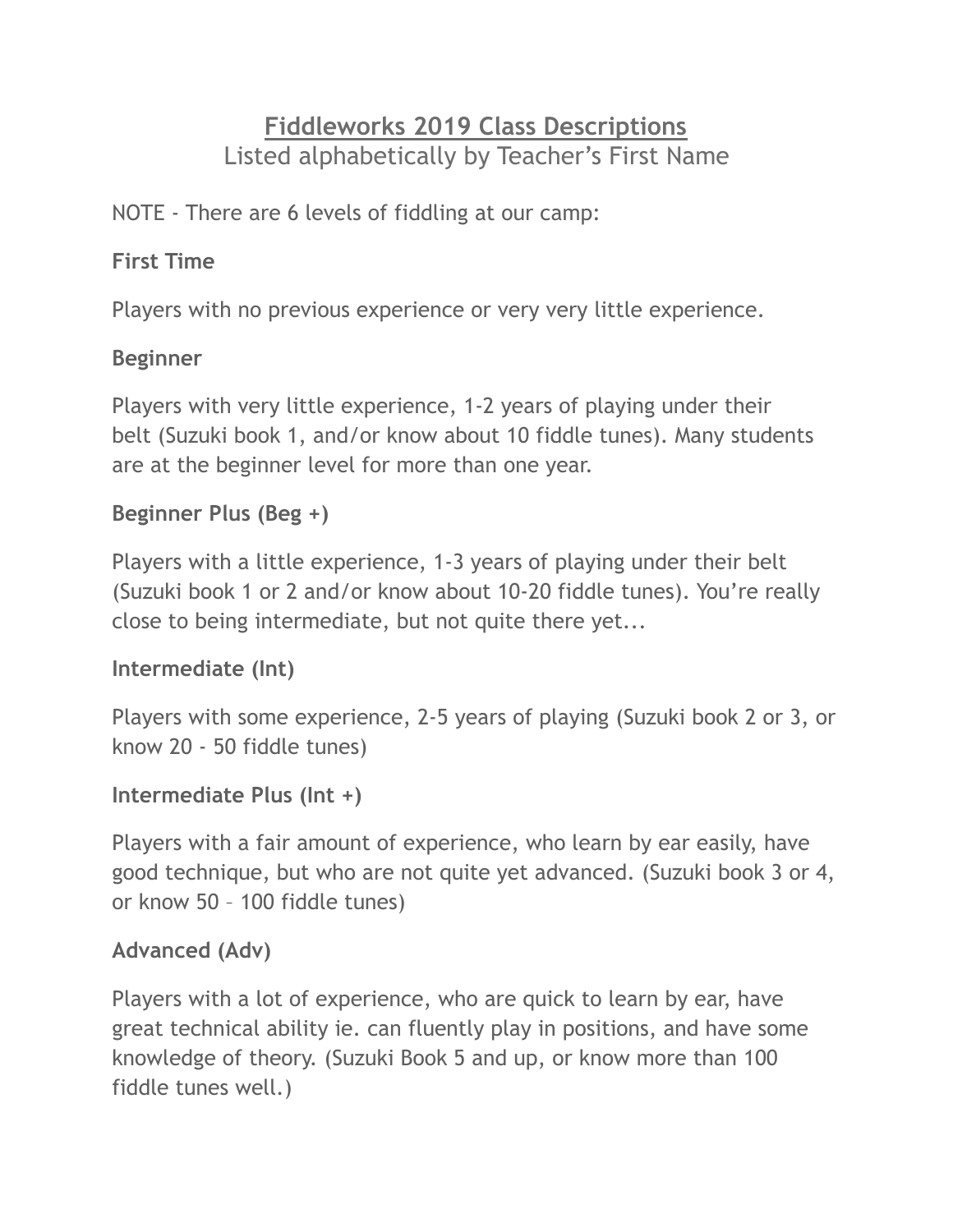## **Adrian's Fiddle & Recording Classes**

# **The Bills Advance Band**

This unique workshop class is for advanced students of all instruments (and voice) will focus on songs and tunes from the bands repertoire, recreated for the uniqueness of the Fiddleworks musical mob.

*Class Time: 11:00*

# **Advanced Tasty Twisty Fiddle**

Enjoy the challenge of some mind bending modern tunes with at least a couple of golden oldie finger twisters thrown in there for good times. Hoping for some layered up fiddle parts too!

*Class Time: 1:30* 

# **Recording (Int-Adv, all Instruments)**

Come play in the studio with the one and only Mr. Dolan! This intensive class will delve into the world of sound engineering, from microphones to mixers... and best of all, create something to share! All instruments welcome, ages 12+ up.

*Class Time: 3:00* 

# **Brooke's Choir & Theory/Composition Classes**

# **Camp Choir (everyone welcome)**

Have a blast singing your heart out in this all ages joy filled choir class.

*Class Time: 11:00*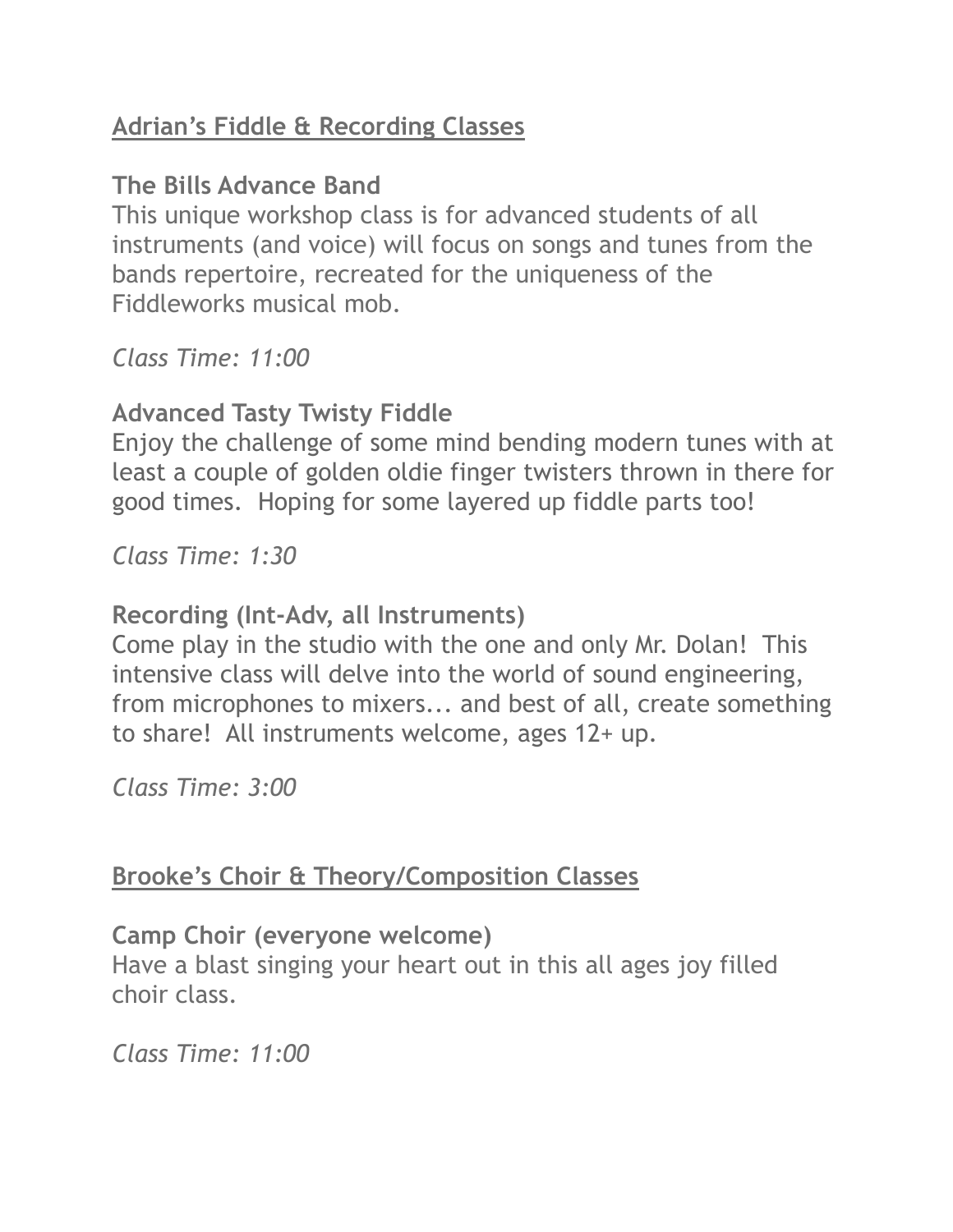**Music Nerd Workshop (Voice & All Instruments, ages 12+)** Here's an amazing opportunity to really climb out of the box and delve into some mind blowing stuff in the realms of theory, composition and concocting musical masterpieces with Mr. Creative himself.

*Class Time: 1:30* 

**DooWop Choir (Ages 10+)** Does this really need describing?

*Class Time: 3:00* 

# **Calvin's Fiddle Classes**

**Intermediate + Spirit of the East** Promises of spicy tunes from the Ukraine and beyond!

*Class time: 1:30*

## **Beginner Fiddle: Dance tunes**

All the dance hits, all the fun! Learn some simple but super dance tunes that you can enjoy playing, especially for dances.

*Class Time: 3:00* 

# **Clara's Fiddle Classes**

## **Swedish Fiddle (Int/Int+)**

We'll learn traditional and modern fiddle tunes from Sweden and Scandinavia. Feel the odd time of the Poslka, and practice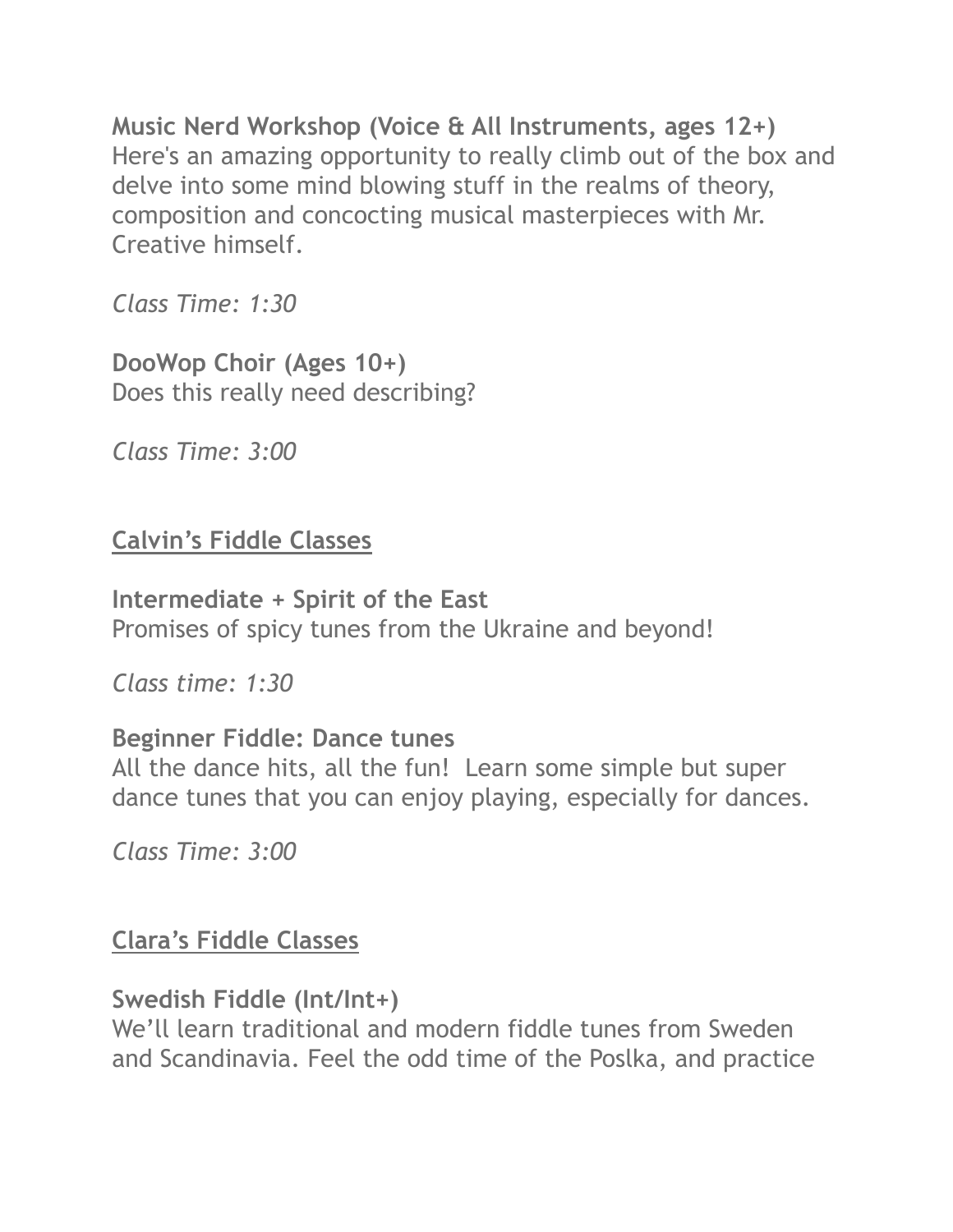writing harmony parts in the style of the Swedish "second violin."

*Class Time: 11:00* 

# **Oli Fiddle (Int+/Adv)**

Learn the amazing music of Oliver Schroer from one of his own "Twisted Stringers". We'll play some of his funkiest fiddle tunes, including grooving fiddle rhythm parts to accompany these wild melodies. Fiddles, Violas and Cellos welcome!

*Class Time: 1:30* 

#### **Blues & Jazz Fiddle (Beg+/Int)**

Learn blues scales and the building blocks to begin improvising, how to play a swing feel on the fiddle and play an accompanying groove (including the infamous fiddle "chop"). We'll talk a little bit about the history of Blues and Jazz music, and learn some standard Jazz songs that are essential any Jazz player's repertoire.

*Class Time: 3:00* 

## **Jess's Dance, Puppetry & Improv/Theatre Classes**

**Time Machine Dance Class**

Learn the dances & moves from popular music across the eras (right from Swing to Disco!)

*Class Time: 11:00* 

**The Amazing Puppet Show (All Ages)** Explore puppetry and create your own show!!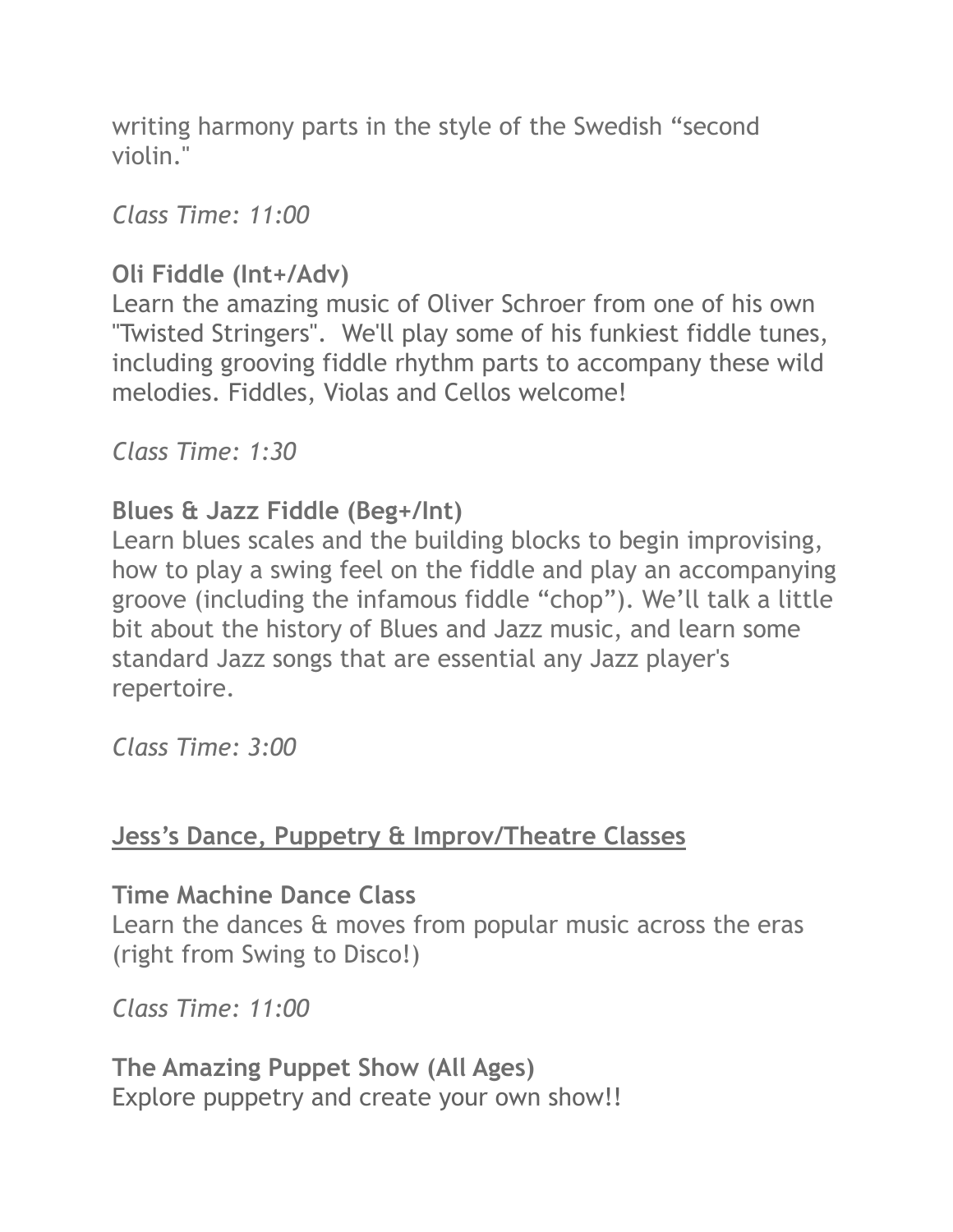- Animated objects (taking every day objects or fabric and turning them into puppets)
- Group puppetry (3-4 people manipulating one large puppet)
- Shadow puppetry (creating a screen with white fabric and a flashlight, then creating 2D puppets out of cardboard, and performing stories to a soundscape)
- Foley Sound (Creating soundscapes for stories using things like crinkled paper, your hands, humming, tapping etc.)

*Class Time: 1:30* 

**Improv/ Theatre Games (Ages 10-100)**

- Creating tableaux stories
- Bus Stop
- Freeze and replace
- The Question Game
- more fun etc.

*Class Time: 3:00* 

## **Jeff's Cello Classes**

#### **First Time Cello**

Make your cello dream come true-- finally, you can learn to play the evocative instrument who's beautiful sounds have been haunting you since last fiddle camp. No playing experience needed, but you will need to borrow, buy or rent a cello!

*Class Time: 11:00* 

## **Advanced Cello & Chops**

An advanced cello class exploring everything the complete folk cellist will need in their tool box, from chopping techniques and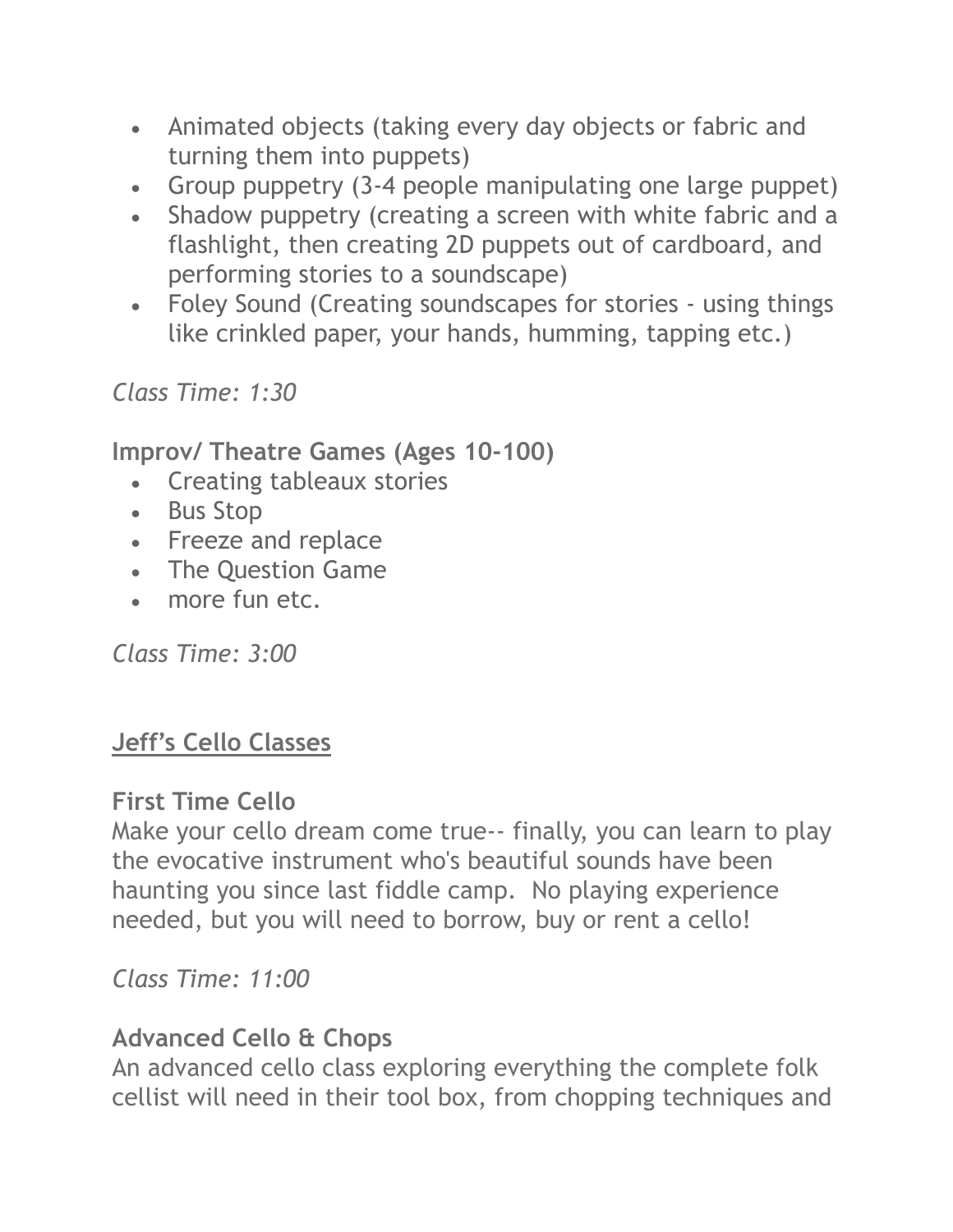rhythmic patterns (groove!) and of course some great fiddle tunes that really shine on the cello. All served up with a dash of great technique and total inspiration!

*Class Time: 1:30* 

#### **Beginner/Intermediate Cello & Chops**

An introduction to folk cello, focusing on learning how to create a groove, adapt simple fiddle tunes to cello, and play with great technique. Some playing experience required (cello, viola or fiddle), and bring your own cello! You can rent one if needed (please see FAQ at [www.fiddleworks.ca\)](http://www.fiddleworks.ca/)

*Class Time: 3:00* 

# **Julia's Ukulele, Fiddle & Songwriting Classes**

## **Ukulele (Beginner & experienced, ages 7+ up)**

Have you ever wanted to explore the strange yet wonderful tropical instrument… the ukulele? I will be bringing the sandy beaches of Hawaii to you in this low-level exploration of basic strumming patterns, chords, and sing–along songs. If you are a little more well versed in the ways of the ukulele, then we will look at some fingerpicking harmonies to compliment the songs we cover. Aimed at folks age 7 and up.

*Class Time: 11:00*

#### **First Time Fiddle (kids ages 7-11)**

If you have never picked up a bow or fiddle before, or can't remember what you did the last time you picked up your fiddle, then this is the class for you. Aimed at kids age 7 ish – 10 ish,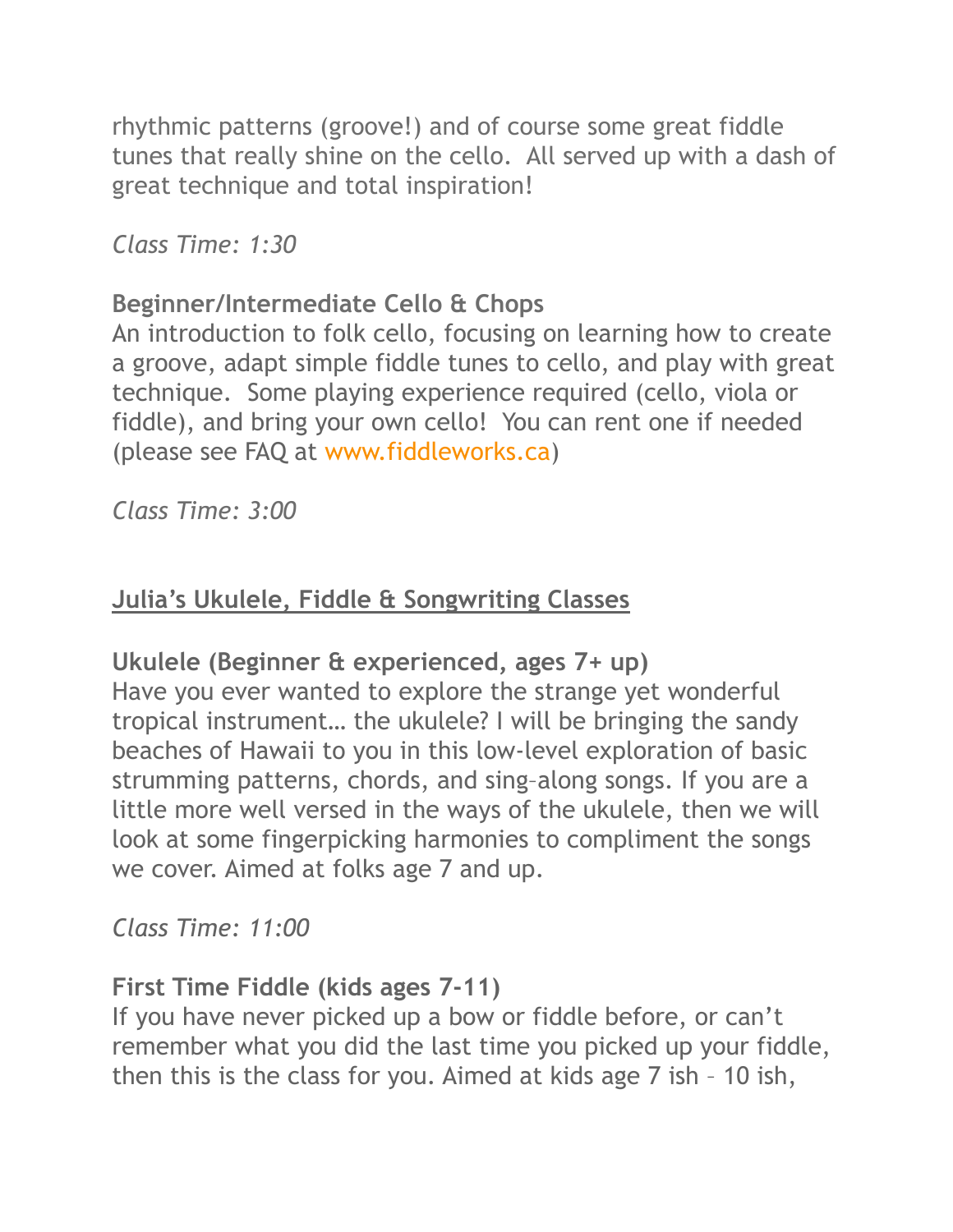this will be a fun exploration of basic fiddle techniques, tunes, and bowing rhythms.

*You can rent a fiddle if needed (please see FAQ at [www.fiddleworks.ca\)](http://www.fiddleworks.ca/)* 

*Class Time: 1:30*

## **Introduction to Songwriting (Ages 10 - Adult)**

In this skill building class, I will be giving you some tools for your songwriting tool box. We will look at the typical structure that songs today are built around, basic chord progressions that compliment different musical vibes, and maybe play around with some lyric prompts. We will observe what works and what doesn't, and we will try our hand at creating our own songs. In this workshop, I will provide you with the hammer and nails, and the creativity will be left up to you! Feel free to bring an accompaniment instrument of your choice (such as guitar/ ukulele/keyboard) and consider being ready to sing. Aimed for people age 10 and up.

*Class Time: 3:00* 

# **Karen's Fiddle & Dance Classes**

## **All Camp Dance**

A variety of dances for everyone, Wednesday and Thursday afternoon at 3:30 in the Pondome!

Learn a smorgasbord of mixers, polkas, novelty dances, squares, contras, and international folk dances. Take the music you've been playing on your instruments and put it in your feet!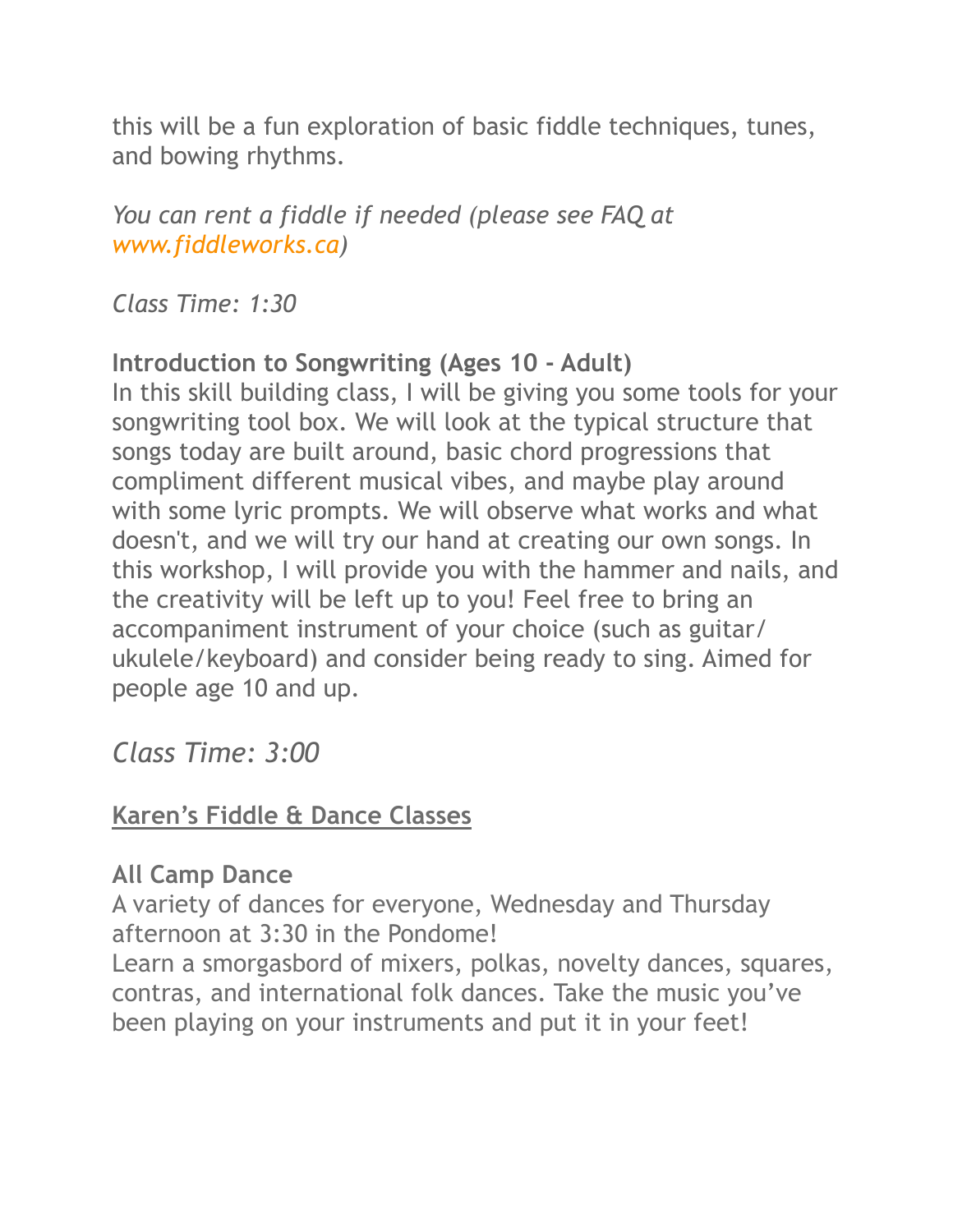*Karen will also be the main dance caller at our Tuesday night community barn dance at Beaver Point Hall and Friday's Gala dance in Centennial Park.*

# **Beginner Best Loved Fiddle**

Come learn those most favourite beginner fiddle tunes from one of the best teachers ever.

*Class Time: 11:00* 

#### **Intermediate Fiddle**

More info coming soon, Karen's classes are always FABULOUS.

*Class Time: 1:30* 

#### **First Time Fiddle (Ages 12-Adult)**

OK, here's your chance to take the plunge into the amazing world of fiddle! Karen will give you a great foundation in how to hold the instrument and bow, making a beautiful tone, playing in tune, and funnest of all-- she'll teach you a couple of fiddle tunes!! (p.s. little kids have a First Time Fiddle class at 1:00 with Julia, this one is just for big kids and Adults).

*You can rent a fiddle if needed (please see FAQ at [www.fiddleworks.ca\)](http://www.fiddleworks.ca/)* 

*Class Time: 3:00* 

#### **Lisa's Art Classes**

**Artful Encounters with Nature (Youth ages 9-12)** Children will experience a simplified version of the Creative by Nature Art Method- a contemplative painting practice of making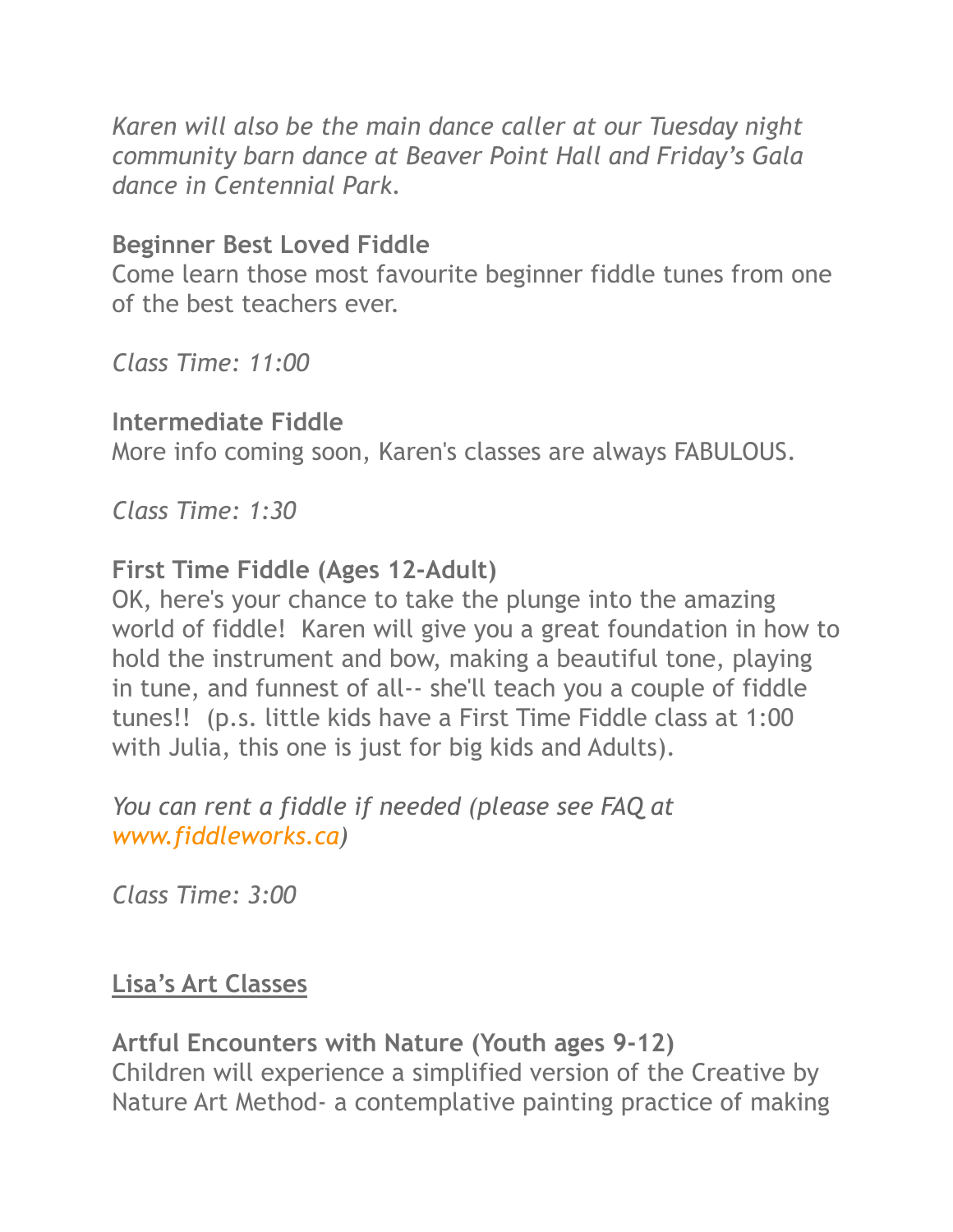art with Earth and heart. Participants will paint the textures, sounds and patterns of the plant and animal life in the gardens and forest of the Salt Spring Centre. Fun activities like "art trade" and spontaneous mark making with earth and plants will be woven in.

*Class Time: 11:00* 

**Creative by Nature Art Foundations (Teens 13+ & Adults)** Learn the Creative by Nature Art Method- a contemplative painting practice of making quiet mind art with earth and heart for joy and nature connection. Paint the textures, sounds, patterns, movement, light & shadows of the plant and animal life in the gardens and forest of the Salt Spring Centre. Come away with all the foundation skills to enjoy this simple yet powerful practice.

*Class Time: 1:30*

# **The Joy of Nature Art Play (Children ages 5-8)**

This is a playful painting and drawing exploration of the plants and animals of the Salt Spring Centre. Children will paint with their eyes closed using both hands as they connect with their senses to the world around them. Fun activities like "art trade" and spontaneous mark making with earth and plants will be woven in.

*Class Time: 3:00*

**Marc's Cool Cat Ensemble Classes**

**The Bills Advance Band**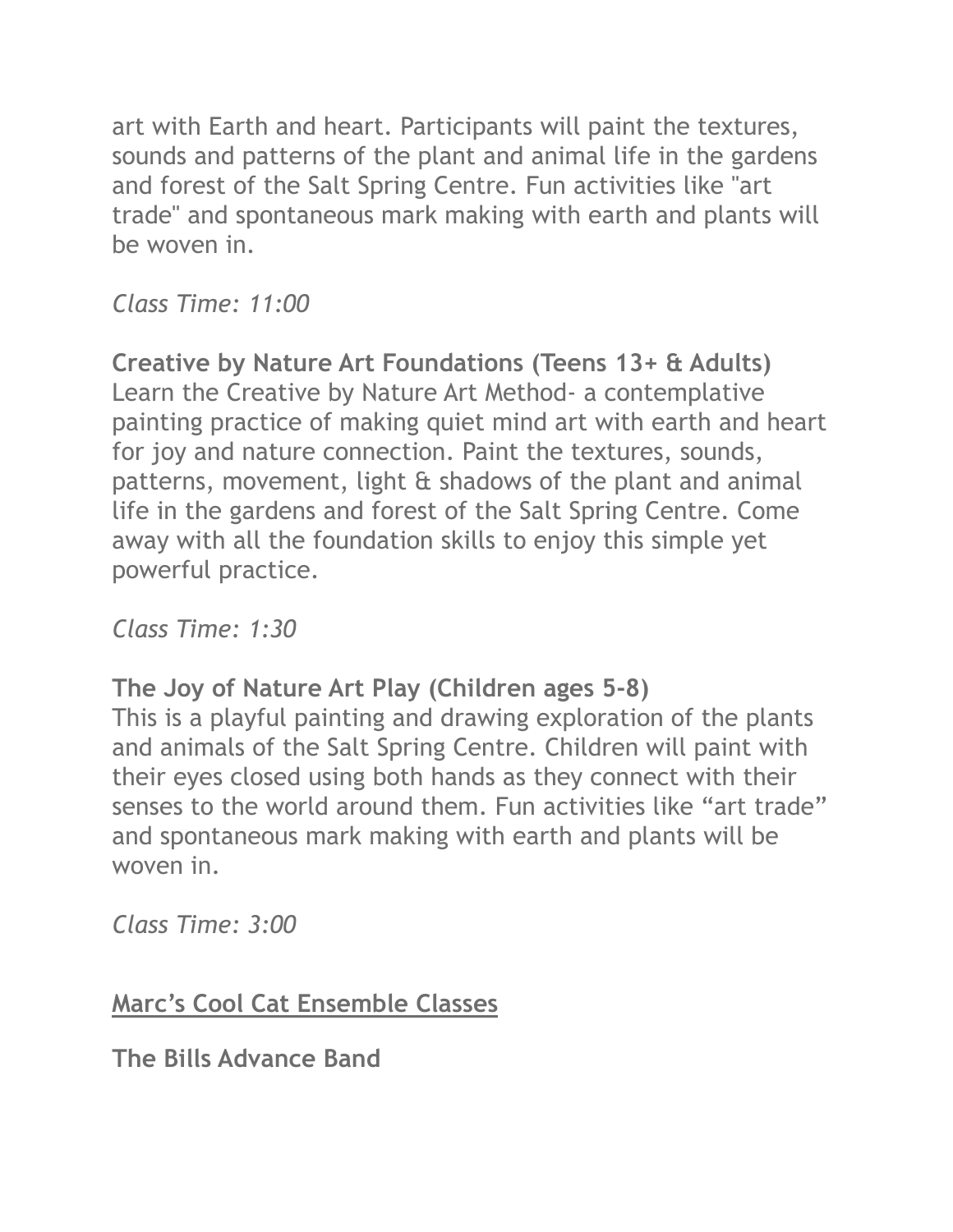This unique workshop class is for advanced students of all instruments (and voice) will focus on songs and tunes from the bands repertoire, recreated for the uniqueness of the Fiddleworks musical mob.

*Class Time: 11:00*

**Vamps, Riffs & Improv (Int- Adv, all instruments)** Enjoying one or two chord vamps and learning to create cool riffs and awesome solos over them. Why is it so fun to play two chords with your friends for 30 minutes!? All instruments welcome

*Class Time: 1:30* 

**Tools for Jamming (Int-Adv, All Instruments)** Applicable understanding of chordal movements and approaches to improvising and understanding music harmony. Lots of actual playing is involved! All instruments welcome.

*Class Time: 3:00* 

# **Richard's Fiddle/Viola & Yoga Classes**

## **The Bills Advance Band**

This unique workshop class is for advanced students of all instruments (and voice) will focus on songs and tunes from the bands repertoire, recreated for the uniqueness of the Fiddleworks musical mob.

*Class Time: 11:00*

**Yoga, Breathing & Music (all instruments)**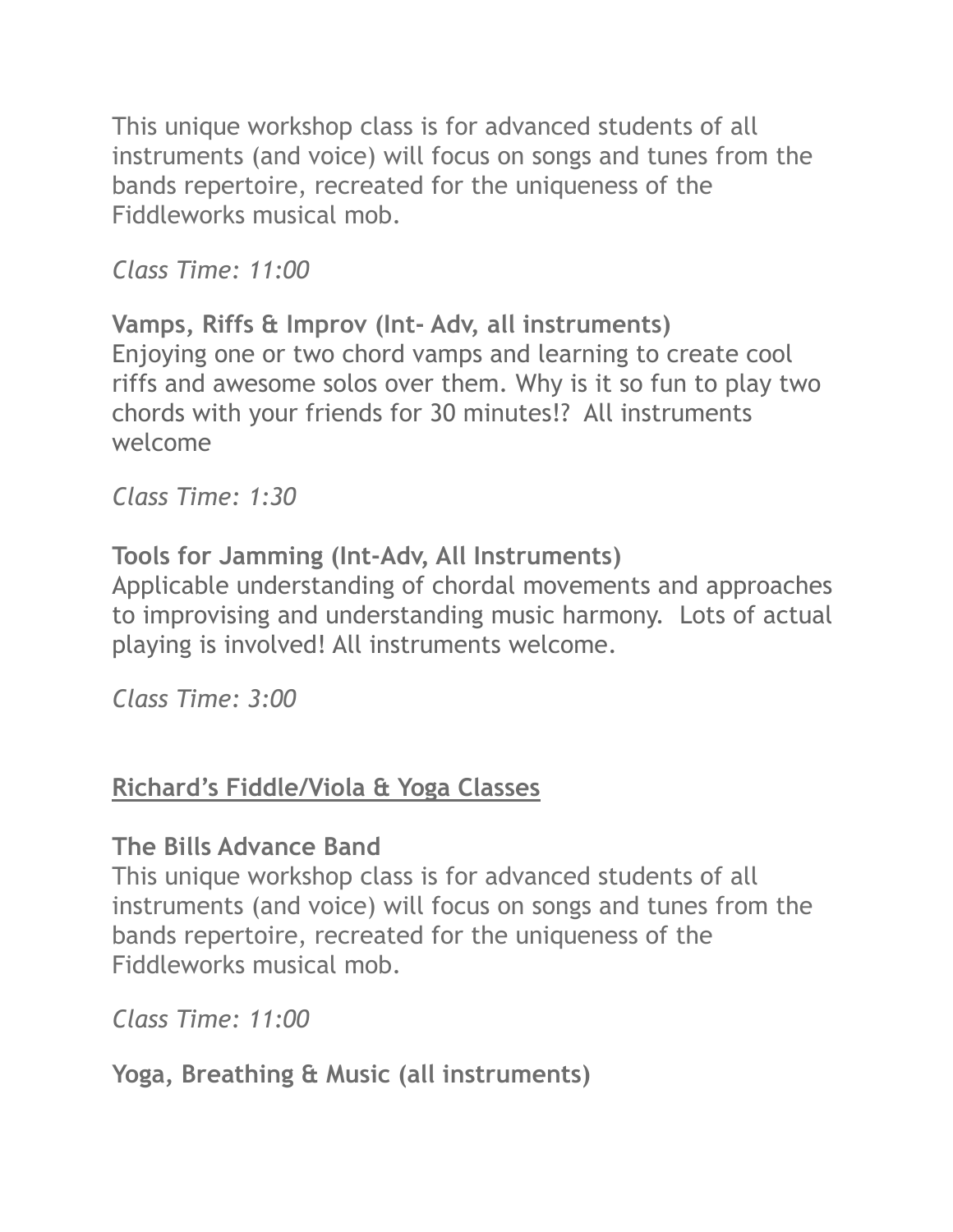Bring your instrument and yourself; yoga and breathing for musicians to relax and focus the mind body.

*Class Time: 1:30* 

**Rock Fiddle & Viola (Int-Int+)** Come, bring your instrument, and rock out with Richard.

*Class Time: 3:00Ryan's Percussion Classes* 

# **Big Dudes Percussion Ensemble (ages 11-111)**

Ryan is the percussion master -- no experience needed, bring a percussion instrument if you have one (and if not he'll be sure to find something for you to bang on!) In this unique percussion ensemble you will incorporate rhythm, body movement, and found objects to create a groovy and visually exciting performance piece.

*Class Time: 11:00* 

**Little Dudes Percussion Ensemble (ages 5-10)** This class is a totally fun introduction to the world of percussion, rhythm, coordination and ensemble playing mixed with a whole lotta FUN. Ryan will create a percussion ensemble incorporating rhythm, body movement, and found objects and you will collaboratively create a groovy and visually exciting performance piece.

*Class Time: 1:30* 

**Scott's Awesome Collaborative Classes** 

**The Bills Advanced Band**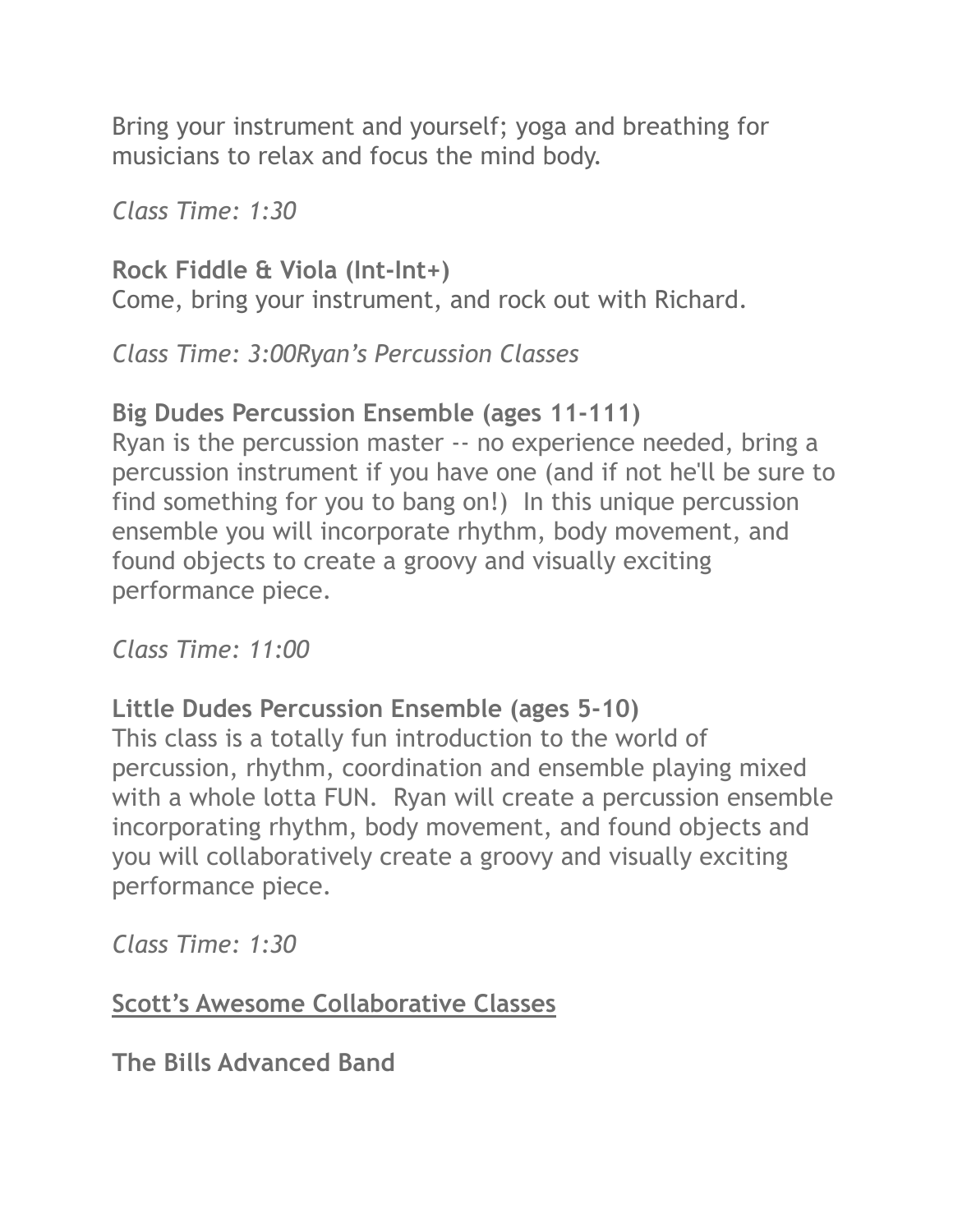This unique workshop class is for advanced students of all instruments (and voice) will focus on songs and tunes from the bands repertoire, recreated for the uniqueness of the Fiddleworks musical mob.

*Class Time: 11:00*

# **Bass: The Groove Factor**

A workshop for upright and electric bass players who have some experience; this class will at times merge with the Vamps Riffs and Improv class.

*Class Time: 1:30* 

## **Canadian Song (melodies, vocals, and accompanying instruments of all levels)**

This is a fun and inclusive class of old time Canadian songs to sing and play. We would learn the words, the chords, the melody. I guarantee it will be fun for old and young. (Scott is passionate about the subject and knows dozens of tunes on the brink of being passed over by the new generations which he feels deeply compelled to share).

*Class Time: 3:00* 

# **Zavallennahh's Fiddle & Piano Classes**

# **Singing' and Fiddle (Beg +/Int)**

A fun class where we will learn to sing the songs the fiddle tunes are based on, a great way to improve learning by ear and maximize fun. Zav will also be sure to help students improve their technique & aural (listening) skills.